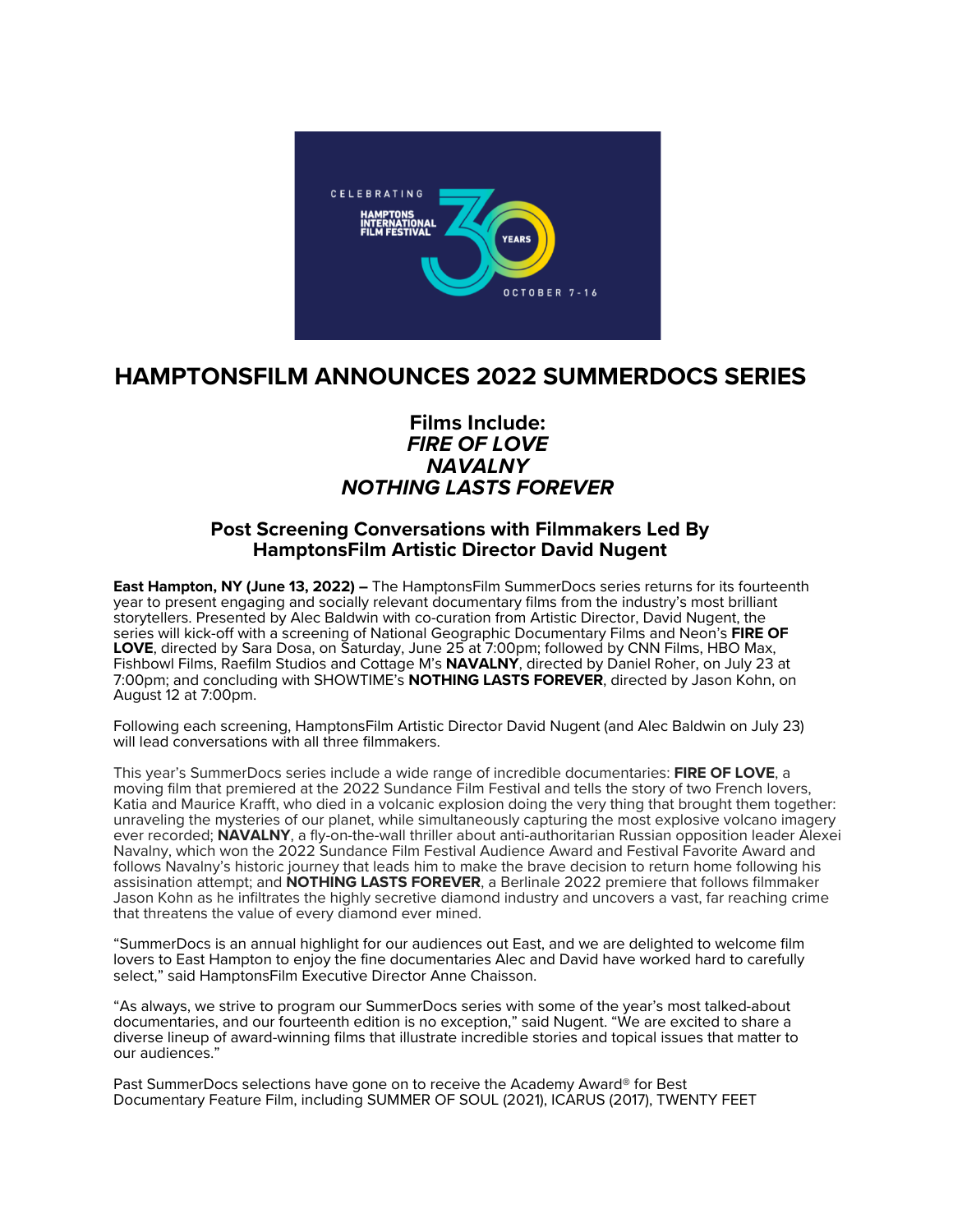FROM STARDOM (2013), SEARCHING FOR SUGAR MAN (2012), and THE COVE (2009). The series has also featured films from filmmakers including Fisher Stevens, Rory Kennedy, Rachel Grady and Heidi Ewing, Davis Guggenheim, Andrew Rossi, Chiemi Karasawa, Jesse Moss, Morgan Neville, Marina Zenovich, Louie Psihoyos, and Steve James.

SummerDocs presenting sponsors include Ari's Closet and Whispering Angel, along with media partner *Hamptons Magazine*. All screenings will be held at the Regal UA East Hampton Cinema. Tickets for individual screenings will be sold for \$35 and are available for purchase at the HamptonsFilm website.

Other summer programming includes the return of the outdoor screening series at Herrick Park in the Village of East Hampton all summer. HamptonsFilm will host a free screening of a classic crowd pleaser every Wednesday evening at sunset. In addition, HamptonsFilm will also be offering an in-person Film Camp from July 11-15 for students ages 8-15.

The landmark 30th annual Hamptons International Film Festival will take place from October 7 - 16, 2022 as an expanded 10-day event. To celebrate the milestone, HamptonsFilm is taking a look back at some of the most memorable films from past editions of HIFF through their The First 30 initiative. Please visit the HamptonsFilm website for further information on the SummerDocs series, the Hamptons International Film Festival, and all year-round programming.

#### **Full Lineup of 2022 Summer Docs**

Please find photos for this year's SummerDocs films here.

#### **FIRE OF LOVE**

# **Saturday, June 25, at 7:00PM at Regal UA in East Hampton**

Fire of Love tells the story of two French lovers, Katia and Maurice Krafft, who died in a volcanic explosion doing the very thing that brought them together: unraveling the mysteries of our planet, while simultaneously capturing the most explosive volcano imagery ever recorded. Along the way, they changed our understanding of the natural world, and saved tens of thousands of lives. Previously unseen hours of pristine 16-millimeter film and thousands of photographs reveal the birth of modern volcanology through an unlikely lens -- the love of its two pioneers.

#### **NAVALNY**

## **Saturday, July 23, at 7:00PM at Regal UA in East Hampton**

Shot as the story unfolded, NAVALNY is a fly-on-the-wall documentary thriller about anti-authoritarian Russian opposition leader Alexei Navalny. Recovering in Berlin after nearly being poisoned to death with the nerve agent Novichok, he makes shocking discoveries about his assassination attempt and bravely decides to return home--whatever the consequences.

## **NOTHING LASTS FOREVER**

# **FridayFriday, August 212, at 7:00PM at Regal UA in East Hampton**

Hidden from public view, a war is raging inside the diamond industry. When filmmaker Jason Kohn infiltrates this highly secretive world, he uncovers a vast, far reaching crime that threatens the value of every diamond ever mined. At stake is nothing less than the universal symbol of love and commitment - the engagement ring. Featuring some of the most colorful and powerful industry insiders, Nothing Lasts Forever launches us deep inside a criminal investigation and forces us to reconsider the creation of value itself.

```
+++
```
## **ABOUT HAMPTONSFILM**

HamptonsFilm, home of the Hamptons International Film Festival (HIFF), based in the Hamptons on the Eastern End of Long Island, was founded in 1992 to celebrate the art of film and to introduce a unique and round screenings of global narrative and documentary films, an annual Screenwriters Lab, a summer documentary showcase, and extensive educational initiatives, HamptonsFilm offers programs that enlighten, educate, and provide invaluable exposure for filmmakers, while also providing the East End of Long Island with an educational and cultural experience that enriches the lives of its citizens and contributes to the local economy. HIFF, celebrating its 29th anniversary this year, is the tent-pole event of HamptonsFilm. An annual premiere film event in New York State, HIFF is an intimate showcase of some of the year's best offerings in contemporary cinema from around the world. Awarding prizes to filmmakers in cash and goods and services of over \$130,000 each year, with over \$4.5 million awarded in competition